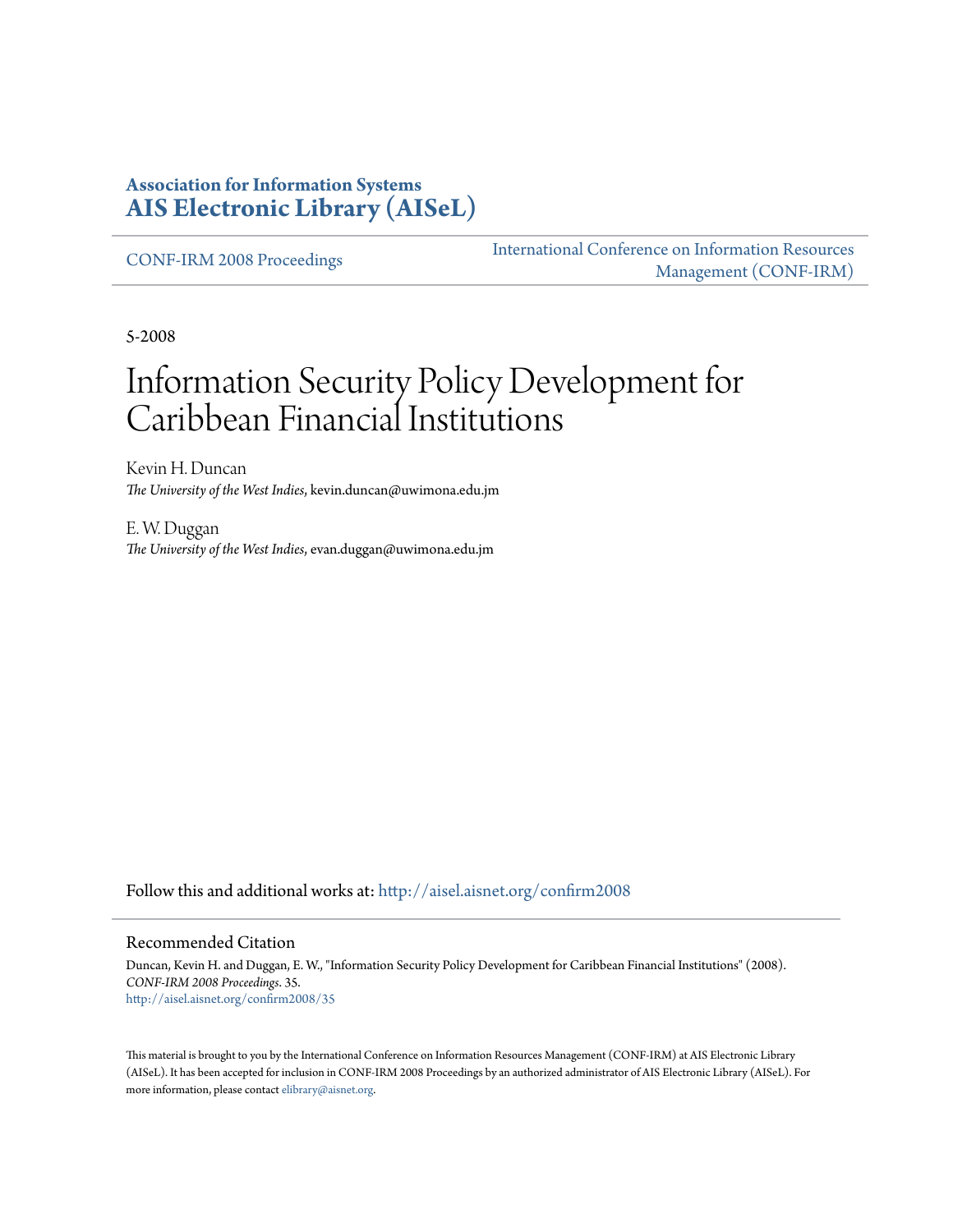## **52F. Information Security Policy Development for Caribbean Financial Institutions**

Kevin H. Duncan The University of the West Indies kevin.duncan@uwimona.edu.jm

E. W. Duggan The University of the West Indies evan.duggan@uwimona.edu.jm

### *Abstract*

Governments of English-speaking Caribbean countries have begun to place greater emphasis on e-government to reduce bureaucratic inefficiencies and are encouraging, through legislation and other inducements, the expansion of e-commerce operations in order to enhance global competitiveness. This has expectedly led to a greater movement of data and with it information security risks. Information security managers continue to grapple with the difficulty of reengineering policies and standards to meet this new reality. Hence many Caribbean organizations have become more vulnerable to security risks that are initiated internally. This is of grave concern to the Financial Institutions of the Caribbean as they prepare to offer extended services in order to exploit the opportunities expected from the introduction of the Caribbean Single Market and Economy. In addition, these institutions attempt to increase their share of both remittances from the Caribbean Diaspora and foreign direct investments which also serve to exacerbate these issues. These organizations are less capable of stemming the tide of fraud through identity theft and by other means, which are on the rise globally. In most cases these acts are facilitated (inadvertently or deliberately) by the actions of insiders. This paper proposes an approach to the development of context-based information security policies for Caribbean Financial Institutions aimed at mitigating insider risks.

#### *Keywords*

Information security, Agency Theory, Institutional Theory, Social Learning Theory, and Deterrence Theory.

#### **1. Introduction**

The internet has provided organizations with additional alternatives for structuring their business interests and operations. Businesses worldwide leverage this effective medium to distribute information related to products and services and to complete transactions in order to extend their global reach (Chang and Arnett, 2000). The financial sector in particular, has aggressively adopted the use of internet-based applications, primarily to provide Electronic Banking (ebanking) services to their customers on one hand, and to derive efficiency benefits for their internal processes on the other (Dewan, 2001; Liao, 2003).

E-Banking is an effective medium for funds transfer for many Caribbean Financial Institutions (CFIs) that are vying for an increasing share of the increasing movement of dollars between the Caribbean and other areas of the world, and within the region itself. The services sector in the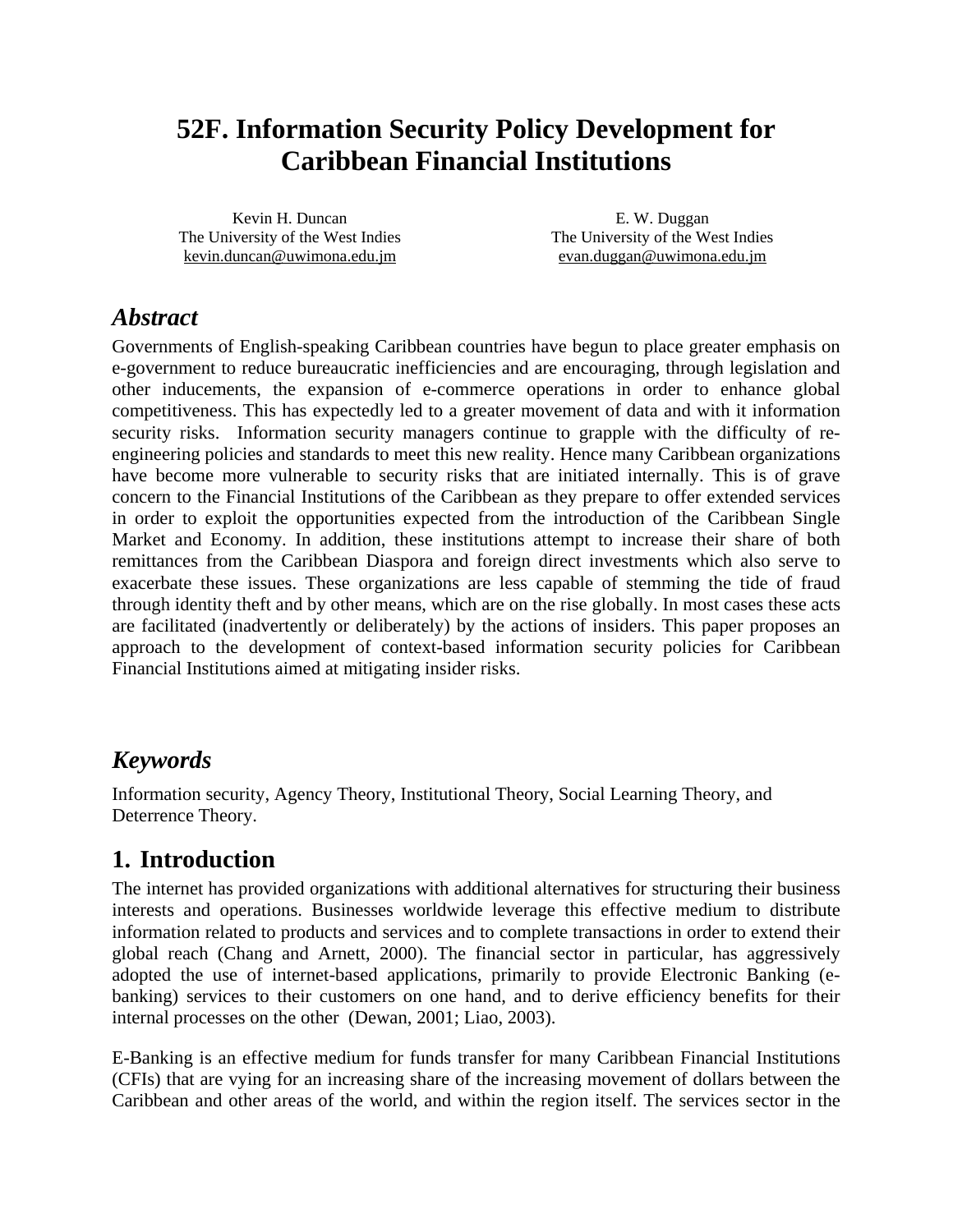English-speaking Caribbean (ESC), as is the case in many other countries, continues to account for a progressively larger share of GDP - over 67 per cent in 2006 (CIA, n.d.). The economic pillars of ESC countries are tourism, foreign direct investments, and remittances from members of the Caribbean Diaspora. In addition, the Caribbean Single Market and Economy (CSME) is poised to become a reality and will also contribute to an increase in the funds transferred within the region. CSME is an integrated development strategy aimed at: (1) concretizing economic integration among CARICOM members (2) leveraging the economic resources of these nations, and (3) making the CARICOM region a viable trading block (CARICOM, n.d.).

Consequently, CFIs are engaging more in E-banking (Xu and Bowrin, 2005), which allows customers to conduct financial transactions electronically, (primarily) over the Internet, using personal or handheld computers or the telephone. CFIs seek the benefits of increased service accessibility and availability afforded by e-banking, which in turn force them to deploy these services as a competitive necessity.

The commitment of CFIs to E-banking and to other online transactions and the attendant proliferation of the traffic of digitized data (both within and across organizational boundaries) further heighten the need for guaranteeing the security of these transactions. However, for many ESC countries this is either new territory, new scale, or both (Xu and Bowrin, 2005); many of these organizations have struggled to protect purely internal transactions. The sensitivity and the myriad risks associated with data movement over the Internet have exacerbated what was already a growing concern, and have served to constrain the growth of e-commerce (Shelly et al., 2006). The slow pace of the development of Government legislation to protect Internet transactions, despite the commitment to the CSME, is yet another reason for CFIs to focus more keenly on security issues.

The foregoing provides the impetus for this conceptual paper, which examines the imminence of the explosion of e-banking services in the CARICOM region, for all the reasons indicated, against the less than robust information security policies and practices that now exist or are contemplated. In this analysis, we survey the literature to identify support for prescriptions for bolstering information security in this domain. Many researchers have long subscribed to the fact that effective information security policies ought to be cognizant of behavioural, deterrence, and security awareness educational concepts (Siponen, 2006; Straub, 1998). Additionally, because of the low perceived importance and the general lack of prescriptive approaches for the implementation of information security regimes within the region, we believe that Learning, Deterrence, Managerial Control, Agency and Institutional theories will provide the bases for a framework for understanding the issues and for generating a plausible baseline for remedying this situation for CFIs. We will use this framework ourselves and contribute it for use in future research.

In the remainder of this paper we undertake a literature review, discuss the theoretical pillars that support our proposed solution, and offer a conclusion.

#### **2. Background Information**

Scott (2001) defines an institution as a highly resilient social structure comprised of culturedcognitive, normative and regulative elements that in conjunction with activities and resources provide stability and meaning to social life. This definition is reflected in the institutional carriers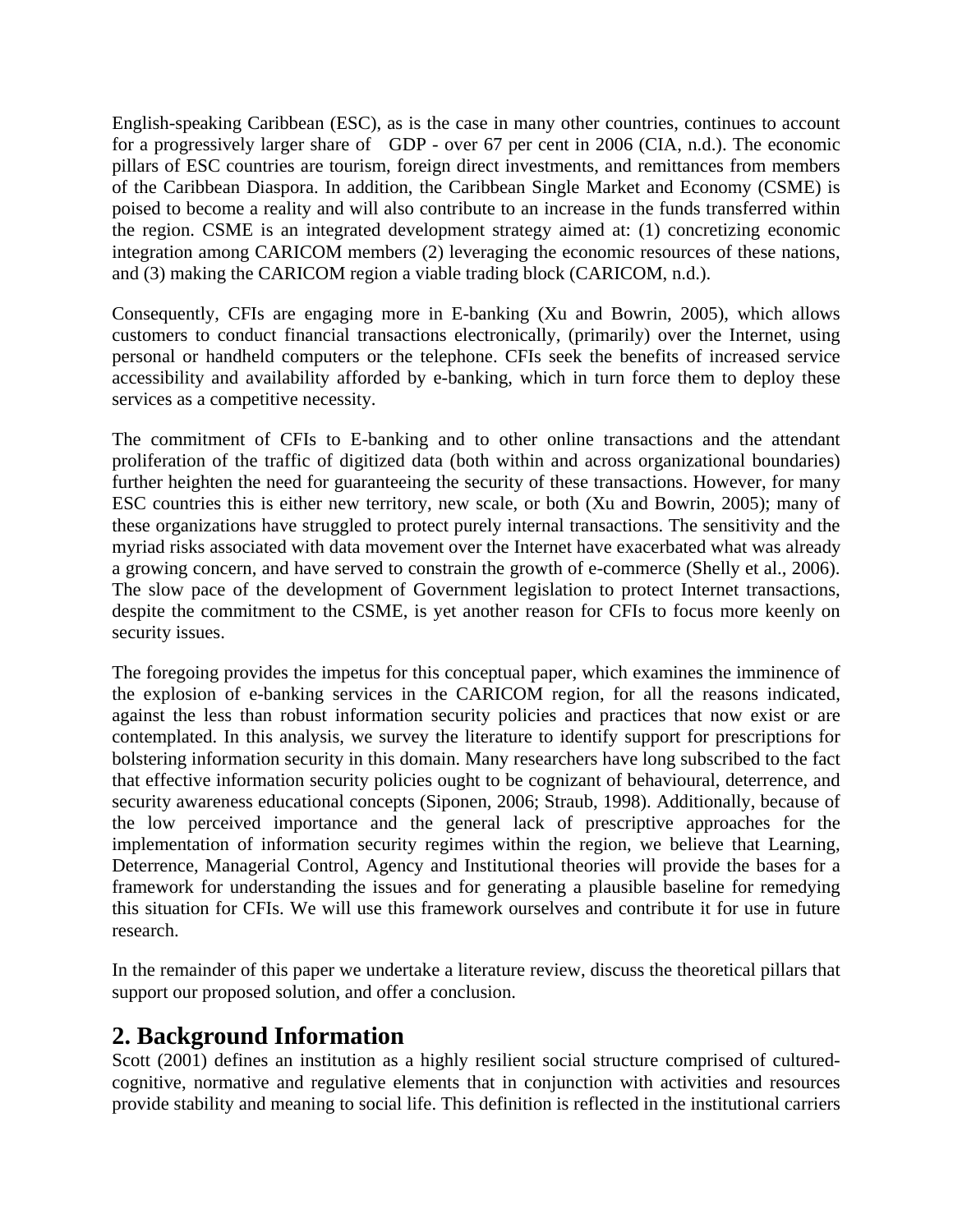(symbolic systems, relational systems, routines and artifacts) that he identified. Björck (2004) posit that symbolic systems typically are rules, laws, values, expectations, categories, typifications and schema. Relational systems speak to governance systems, regimes, authority systems, structural isomorphism, and identities. Routines refer to protocols, standard operating procedures, jobs, roles, obedience to duty, and scripts, while artifacts are considered to be objects complying with mandated specifications, objects meeting conventions, standards, and objects which possess symbolic value.

Typically, open system organisations contend with both an external and an internal operating environment. The conditions of the external environment are dictated by the legal and regulatory framework - Symbolic Systems; the internal environment is driven largely by relational systems, routines and artifacts. The information security climate at the national level, to a large extent influences the information policies developed at the organizational level, for example the types of organizational information security policies developed post Sarbanes-Oxley implementation (Francoeur, 2004). Similarly, information security legislation within the ESC also influences the policies developed for local firms. As depicted in Figure 1, these distinct environments can impose their own influences on an organization's information security policy.



**Figure 1:** The existing Information Security Policy Development Process.

Smith and Jamieson (2006) posit that information security is the ability to ensure that the confidentiality, availability, and integrity of information are effectively maintained by way of policies and technological assets. For example, the adoption of e-commerce as a business channel by many modern firms has heightened information security concerns for both financial institutions, governments and other organizational units (Baskerville, 2002; Dewan, 2001). Cyber crime reports recently published by the FBI/CSI suggest that these fears are not unfounded. Recent statistics on identity theft estimated the losses due to information theft and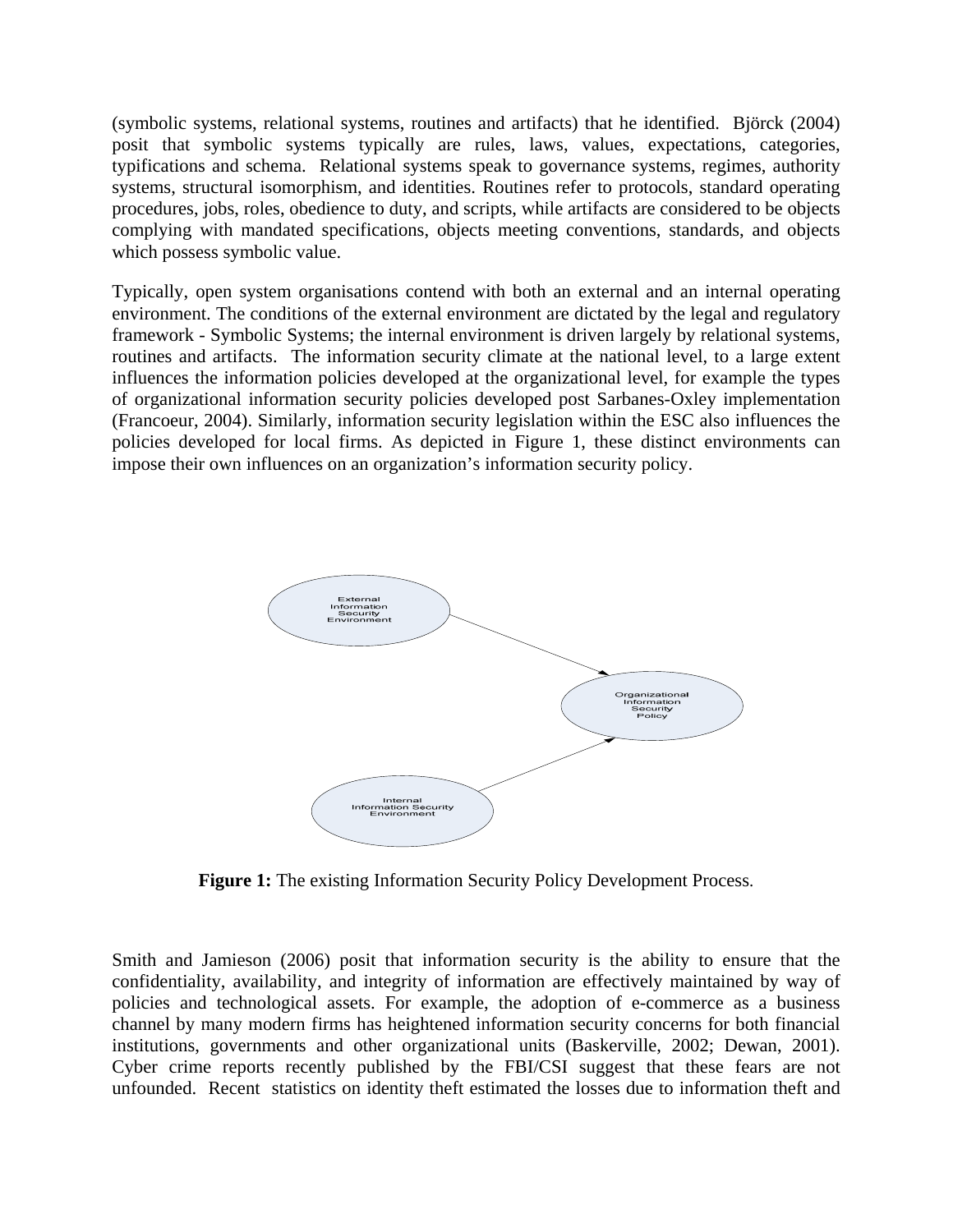acts of fraud at over JMD\$1.2 billion (approximately USD\$17.1Million) in Jamaica alone between 2000 to 2006 (Williams, 2006).

Stemming the upsurge of these incidents is very important for most countries but more so for the ESC, which is attempting to establish itself as regional trading block. Based on its location, it is expected to experience high traffic in financial transactions primarily from Trans-Atlantic trade, tourism and increased foreign direct investments within the region. Organizations in the developing world have largely bought into the need for effective IT governance (Weill and Woodham, 2004), which according to Sambamurthy and Zmud (1999) is the means of establishing decision rights and, ultimately, lines of accountability for and control of key IT decisions. However, in the Caribbean a new mindset is required to safeguard these transactions as most Caribbean firms rely almost entirely on their Information Systems departments to lead the effort in securing their information assets ( Xu and Bowrin, 2005).

IT Governance structure provides an all-encompassing framework for enforcing compliance with information security controls; however, the controls are generally implemented using any one of the industry's widely accepted Information Security Management Standards (ISMS) such as, the control objectives for information and related technology (CobiT). This combination of governance and ISMS is required to create an environment which fosters confidentiality and security of the data for which the FIs have custodial rights (Francoeur, 2004; Xu, 2005).

However, while these ISMSs provide excellent guidelines for the creation of information security oriented processes, they offer very little implementation content and information related to achieving success from ISMSs. Current information security management standards offer very little prescriptions for ensuring congruence between objectives and outcomes (Siponen, 2006) or benchmarks for determining implementation success. According to (Eloff, 2003), security managers have to grapple with both social and technical issues in order to develop effective security solutions. Unfortunately, a holistic solution is not so easily defined. Security concerns related to technical issues can often be resolved by implementing technology-based solutions. In an organizational context there are myriad variables (including social behaviours) that are at play which, according to (Hilbert, 2003), are influenced by the macro culture and political climate in which the firm operates. However, finding a solution to incorporating these variables into an information security policy is not as simple.

In the ESC, the financial institutions continue to lead the charge towards incorporating ecommerce into business strategy (Xu, 2005). However, current security plans can be restrictive, expensive, time consuming, and, in some cases, cannot be implemented on the Internet (Hagyavati and Hicks, 2003). In addition, information security and business objectives are often conflicting, and in some cases mutually exclusive. For example, there is an increasing desire on the part of organizations to use the Internet as another channel for conducting business activities (Baskerville and Siponen, 2002). The pitfall is that the Internet is based on openness and flexibility and not necessarily for security. These conflicting ideals have often contributed to the difficulty in aligning business and information security objectives (Hamill et al, 2004).

Given this need for carefully crafted security policies with appropriate content which is cognizant of social context, we will appeal to Learning, Deterrence, Control, Agency and Institutional theories in order to explicate the complex relationships, provide a framework for understanding them and assisting with the generation of a plausible approach to developing a comprehensive policy with content relevant to both the technical and social contexts. The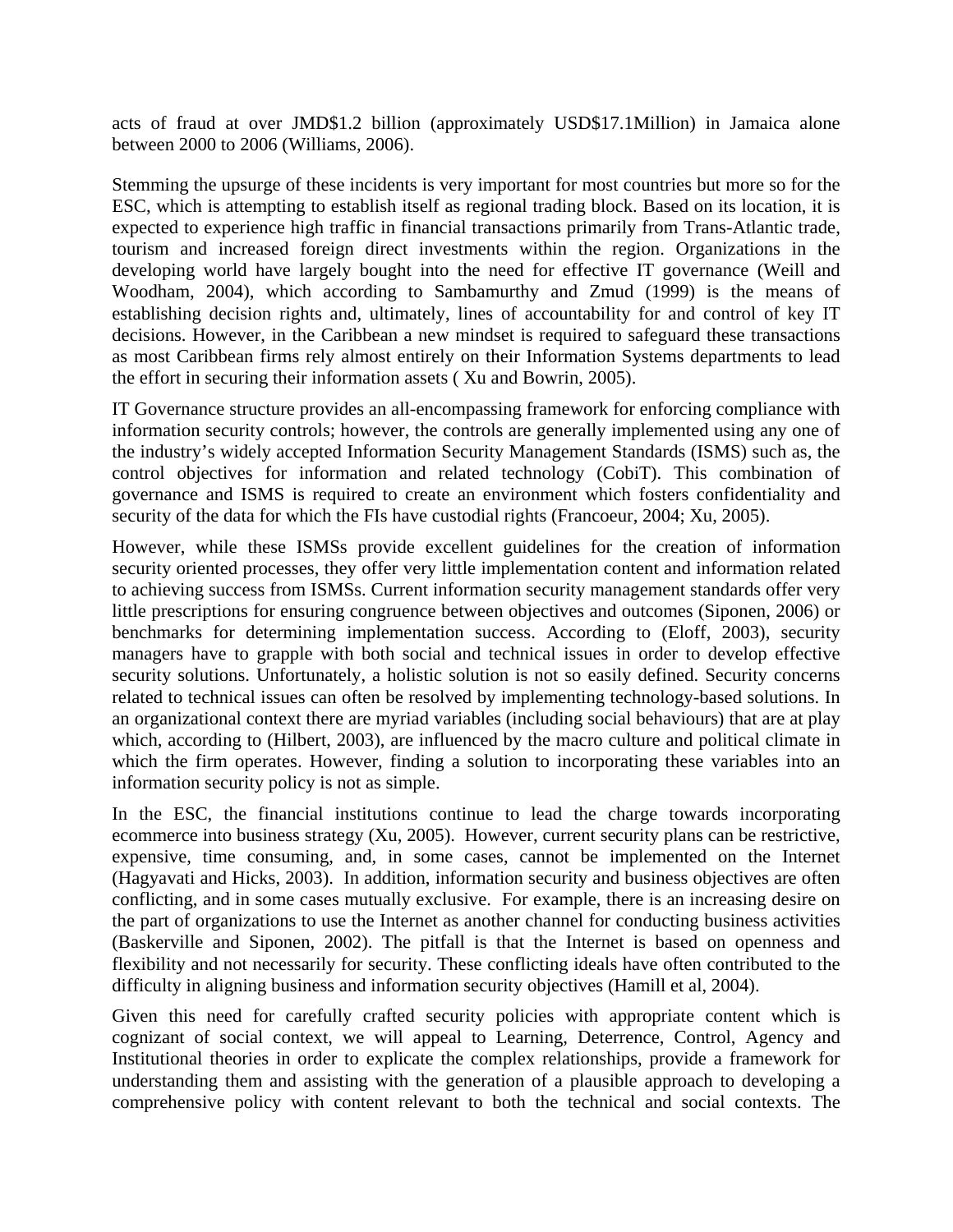security policies so developed will be used to inform the ISMS implementation in ESC countries. These are discussed in the next section with a brief explanation of how each theory will be used and why. We envision information security management within a firm as the joint responsibility of the information security managers and the other internal stakeholders.

### **3. Theoretical Pillars**

Siponen and Kukkonen (2007) identify four elements that an effective information security management strategy should encompass. These include: controlled access to information systems, secure communication, security management, and the development of secure information systems. Of these four objectives, controlled access to information and assurances for the security of data in storage and in motion relate directly to the security of electronic transactions. Many researchers contend that the human element is the most challenging variable to manage in the context of information security (Adams, 1999; Gonzales, 2002; Siponen, 2000). They further suggest that solutions to this problem lay in the realm of behavioural/motivational theories.

By Hewitt's (1986) definition, Financial Institutions that engage in e-banking are typical of open system organisations, which consist of both internal and external operating environments. The effectiveness of the external environment in the context of information security is determined by the macro information security policy (government legislation, industry standards and regulations). The effectiveness of the internal information security environment on the other hand is determined by how well the security regime is defined and articulated. Acharya (2001) defines security regime as the principles, norms and rules which regulate state behaviour. In the context of information security, a security regime encompasses the principles, norms and rules which regulate information security behaviours.

#### 3.1 Agency Theory

Agency theory has been used to study contractual arrangements in a wide range of disciplines including accounting, sociology and organizational behaviour (Eisenhardt, 1989), primarily for describing the driving forces which determine the nature of the relationship between a principal and an agent, both in the case of a firm with external contractors and the firm, and the fiduciary arrangements between the management of the firm and its owners (Basu and Lederer, 2004). Eisenhardt (1989) suggested that the issues related to agency relationships stems from goal incongruence between principal and agent and also from the inability of the principal to determine if the agent has acted in the best interest of the principal.

Researchers have classified agents' behaviours into two types, adverse selection and moral hazard. According to Eisenhardt (1989) the former occurs when the agent misrepresents his abilities and operates in a manner which makes it difficult for the principal to falsify his/her claims. Moral hazard manifests in situations where the agent does not expend the agreed effort in completing the assigned task(s). This translates to six variables upon which agency type relationships are premised: shirking (agents not expending enough effort towards the goals of the principal); information asymmetry (agents withholding vital information from the principal); goal conflict, task programmability (the extent to which the appropriate behaviour of the agent can be predetermined); contract type (behaviour based and outcome based); and monitoring (Eisenhardt, 1989; Mahaney and Lederer 2003).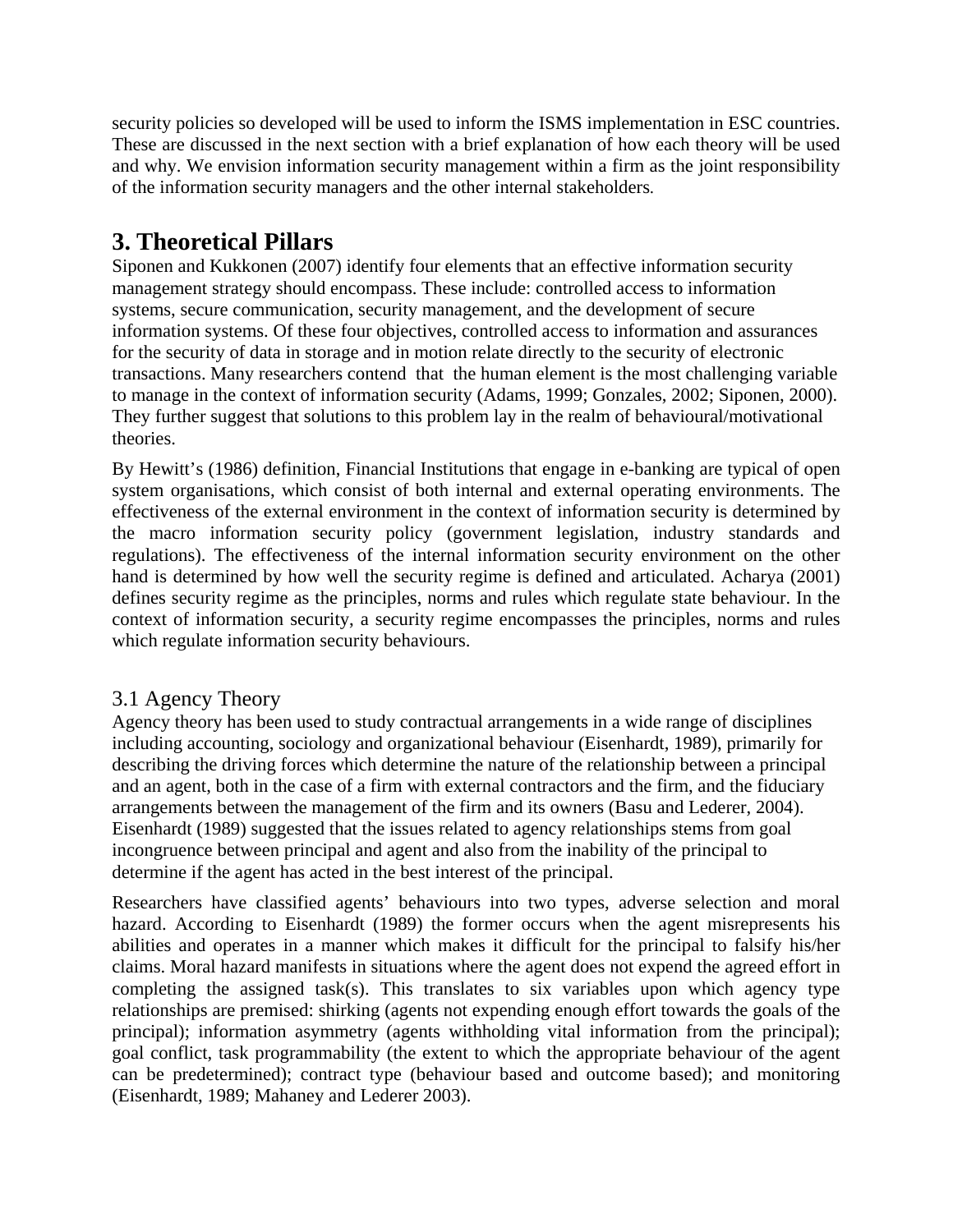Walsh and Schnieder (2002) demonstrated that in contrast to the classical depiction of a single principal/agent relationship, Agency theory may well involve multiple relationships (e.g., in software development teams). Additionally, Adams (1994) believed that a firm can be viewed as an arrangement of contracts between resource owners (principals) and those dependent on the resource (agents) (Adams, 1994). The way in which these contracts are initiated and subsequently executed is determined by available information and the influence of incentives (Basu and Lederer, 2004). These conditions create an environment that facilitates the development of agency relationships.

 We will use the Adams (1994) approach to explicate the nature of the controls that are needed to govern the principal-agent relationship which exists between the information security managers (principals) and other internal stakeholders (agents) with the context of information security function of a CFI.

#### **3.2 Management Control Theory**

Simons (1995) define management control systems as the formal information-based routines and procedures manager use to maintain or alter patterns in organizational activities. He identified four control systems as related to business strategy: belief systems (based on core values); boundary systems (to limit opportunistic behaviours); interactive control systems (to stimulate organisational learning); and diagnostic control systems (to measure output and performance). Duane and Finnegan (2000) extended this list of controls by including internal controls (procedural checks and balances to ensure data integrity). Das and Teng (2001) then identified three approaches to internal control within the context of a principal/agent relationship. These controls are behaviour-based, output-based and social controls. Behaviour-based controls measure behaviours to ensure compliance with the desired behaviour while Output-based controls measure outcomes to ensure that they are in accordance with desired outcomes. In both cases the metrics are formally declared and agreed upon by the principal and the agent. Social controls are far more informal and rely heavily on the organisation's culture and shared goals to bring about compliance with the desired behaviours or outcomes (Rasmusson, 1996).

In terms of information security, Baskerville (1988) advocated the existence of four categories of controls, namely deterrent controls (reflection of the strength/enforceability of the organisational information security policies), detective controls (threat identification), corrective controls (reactive threat mitigation), and preventative (proactive threat mitigation). We believe that the formulation of information security policies should span all four categories in order to be effective. We will use this expanded view of management control theory to elucidate the relationships between these types of controls and the internal information security environment and hence their role(s) in the formulation of effective organizational information security policy for CFIs.

#### **3.3 Deterrence Theory**

Deterrence theory emerged from military strategy utilized during the Cold War era, in which contending sides invoked strategies to convince the other that the success of an attack would pale in comparison to the consequences of retaliatory response. This disincentive includes deterrence by punishment or by denial. Deterrence by denial in the context of information security would be the implementation of security policies with explicitly stringent (and enforceable) punitive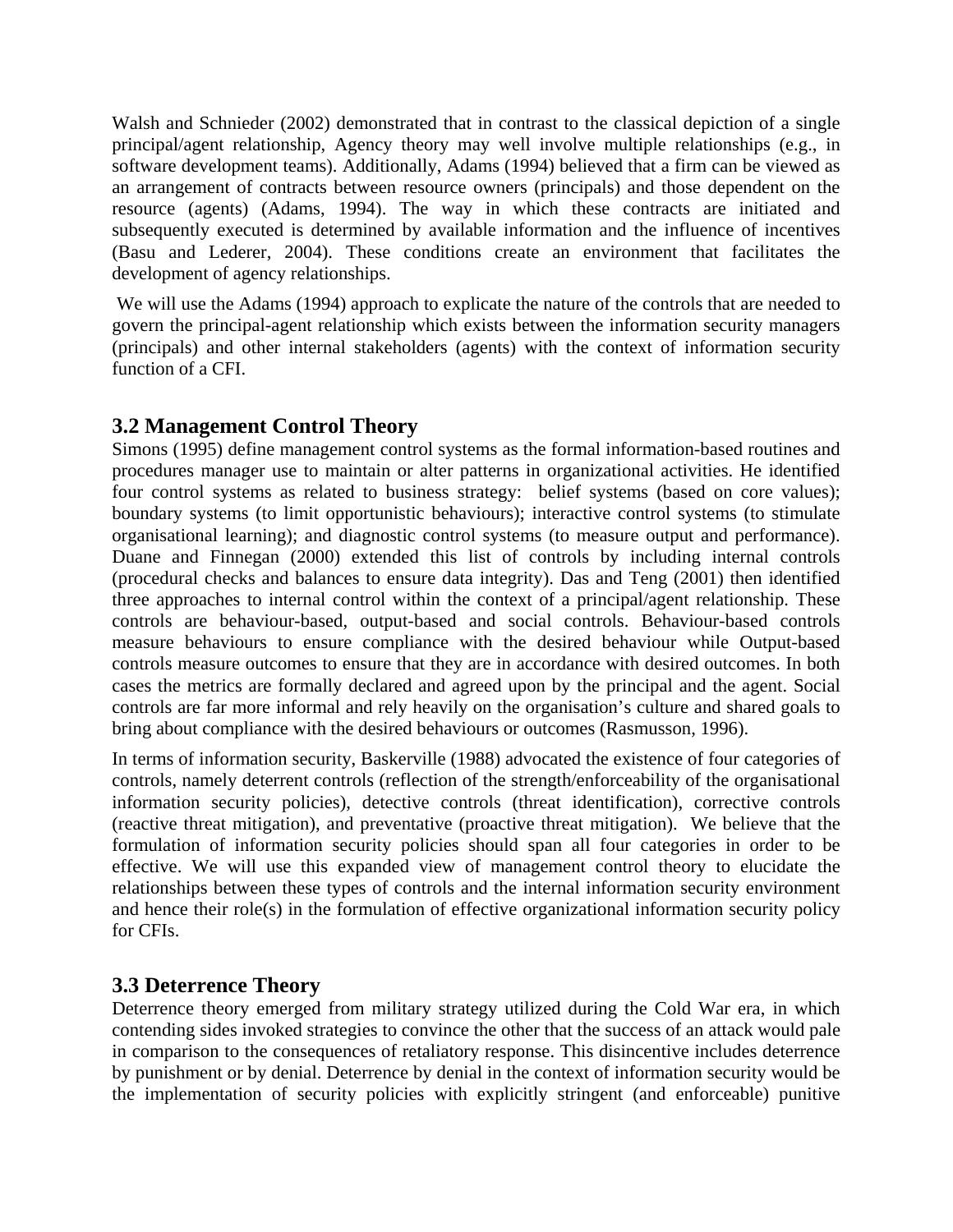measures. Deterrence by punishment is the enforcement of these punitive measures once a breach has occurred and the guilty party is identified. In the Caribbean, information security is still given a relatively low priority. This is evident in the fact that only four of the twenty-six Caribbean countries have enacted electronic transaction legislation to promote accountability for information security breaches (Corbin, n.d.), and very few firms employ information security specialists.

#### **3.4 Social Learning Theory**

Perceptions about learning have undergone significant shifts in emphasis from mere focus on behaviour change to the modern view of learning as a process. This process view has facilitated the development of the Learning Theory (Smith, 1999). Merriam and Caffarella (1991) had posited three categories of learning: behavioural, cognitive, and humanistic-oriented learning. However, Smith (1999) added social- or situational-oriented learning. The behavioural view of learning is aimed at producing behavioural change in a desired direction; the cognitive view is aimed at developing capacity and skill to learn better; the humanistic view is aimed at attaining self actualization and autonomy; The social/situational view is where the acquisition of new knowledge causes the subject to interact with his/her environment.

In order to implement an effective information security regime in a CFI, information security content must contain a learning component. This component could then be the catalyst for effecting lasting change(s) in attitudes of the individuals within the organisation towards information security. The expected outcome of this change is the development of an information security aware workforce. This educational component would be based on learning theory aimed at engendering the desired behaviours and attitudes towards information security within the firm. The impact of this would be the development of a workforce which proactively manages the firm's exposure to information security risks.

#### **3.5 Institutional Theory**

Björck (2004) describes Institutional Theory as a rich theoretic lens which allows us to explicate the factors affecting social behaviour within an organisation. Some of the underlying principles of institutional theory are isomorphism, structuration, cultural persistence and legitimacy. Organizations often go through many changes throughout their years of operation; these changes may be due to coercive forces (because of the need to comply with industry best practice, legislation, regulation and mandates), mimetic forces (due the need to reduce uncertainty) or normative forces (due to the need to conform to the organization's view of normal practices). Within an industry, these forces often result in organizational homogeneity or isomorphism (DiMaggio and Powell, 1983). Giddens (1979) define the process of structuration as the relationship between the institutional properties of social systems and human action. Zucker (1987) describe cultural persistence as emerging from three processes: habitualization (patterned problem solving of new problems); objectification (a shared ontology of problems and their treatment) and sedimentation (the adoption of the shared ontology as the norm). Legitimacy refers to the process of weaving behaviours into the social fabric of the organization and in so doing legitimize their existence (DiMaggio and Powell, 1983).

The institutional view of a firm allows for a more holistic view of the factors influencing how the firm operates within its environment. Applying this theoretic lens to the firm helps to explain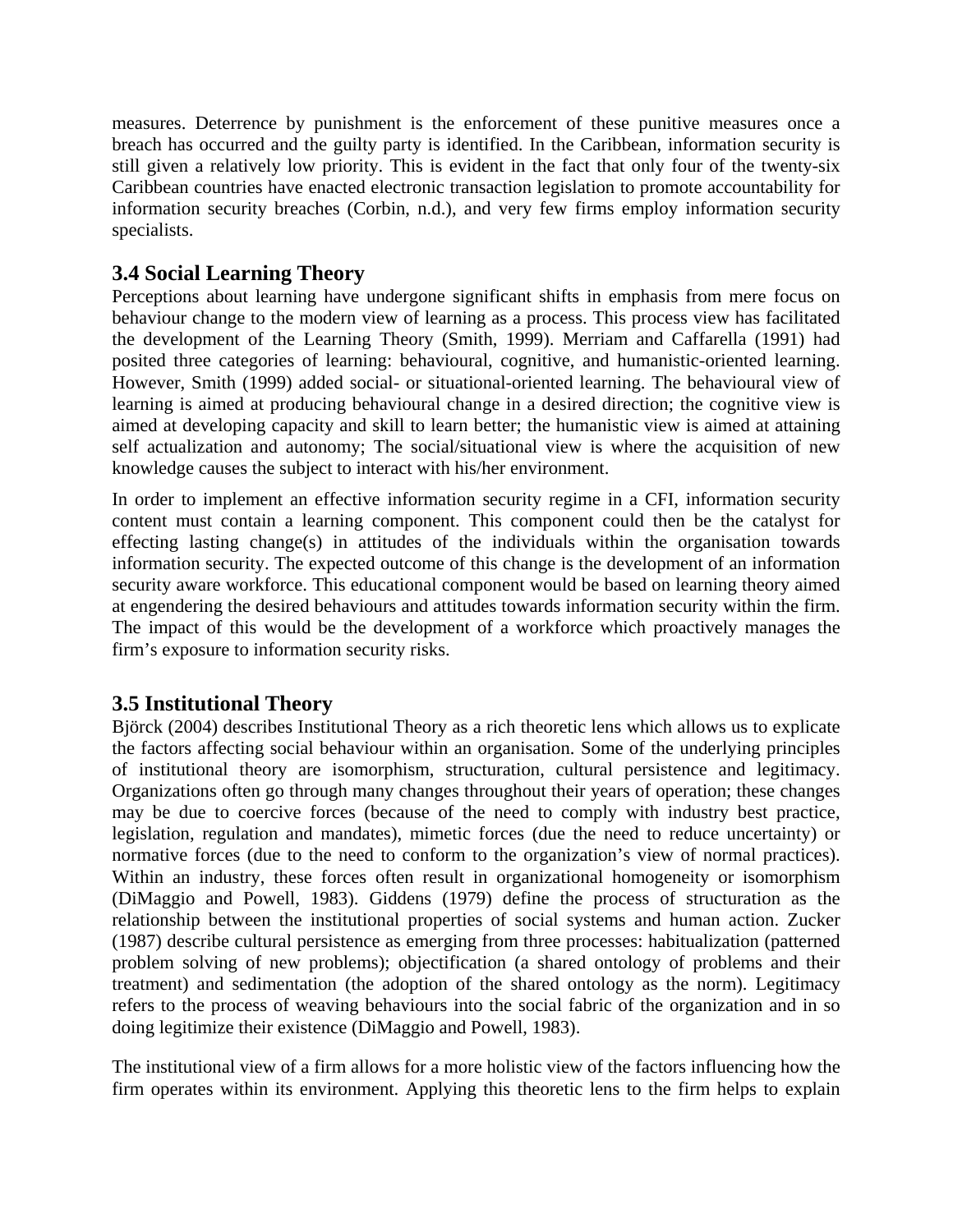how the organization is influenced by internal and external factors (Zucker, 1987). For the purposes of this study institutional theory will be used to illustrate relevant internal and external environmental factors which warrant consideration when organizational information security policies are being developed.

### **4. Towards a Solution**

The establishment of a viable information security regime is no longer considered to be predominantly technology-related and the purview of IS/IT departments (Dhillon, 2000). Deeper consideration is given to what strategies will be needed to allow for the indiscriminate acceptance of these technologies by end users (Arief, 2003; Aytes, 2004). According to Xu and Bowrin (2005), this phenomenon is gradually becoming the norm within the Caribbean.

This paper proffers a model (figure 2) which represents a synthesis of these theories in establishing a framework which information security practitioners can use in the development of information security policies specific to their organizations. We also will contribute the findings of this research to the research community as a means of providing extensions to the boundaries of the theories used. This model can be useful in providing prescriptions for the development of information security policies based on the internal and external information security environments within which the target firm operates. The external information security environment is driven by macro information security issues – government legislation, industry standards and regulations, while the internal information system security environment is largely influenced by the security regime implemented within the firm. Currently, researchers are of the view that the security regime will typically entail the combination of managerial, technological and physical controls. Here we propose that this view be extended to include a social learning component in order to effect the wholesale and sustained behavioural change towards information security with CFIs.



**Figure 2:** The Contextual Information Security Policy Development (CIPD) Model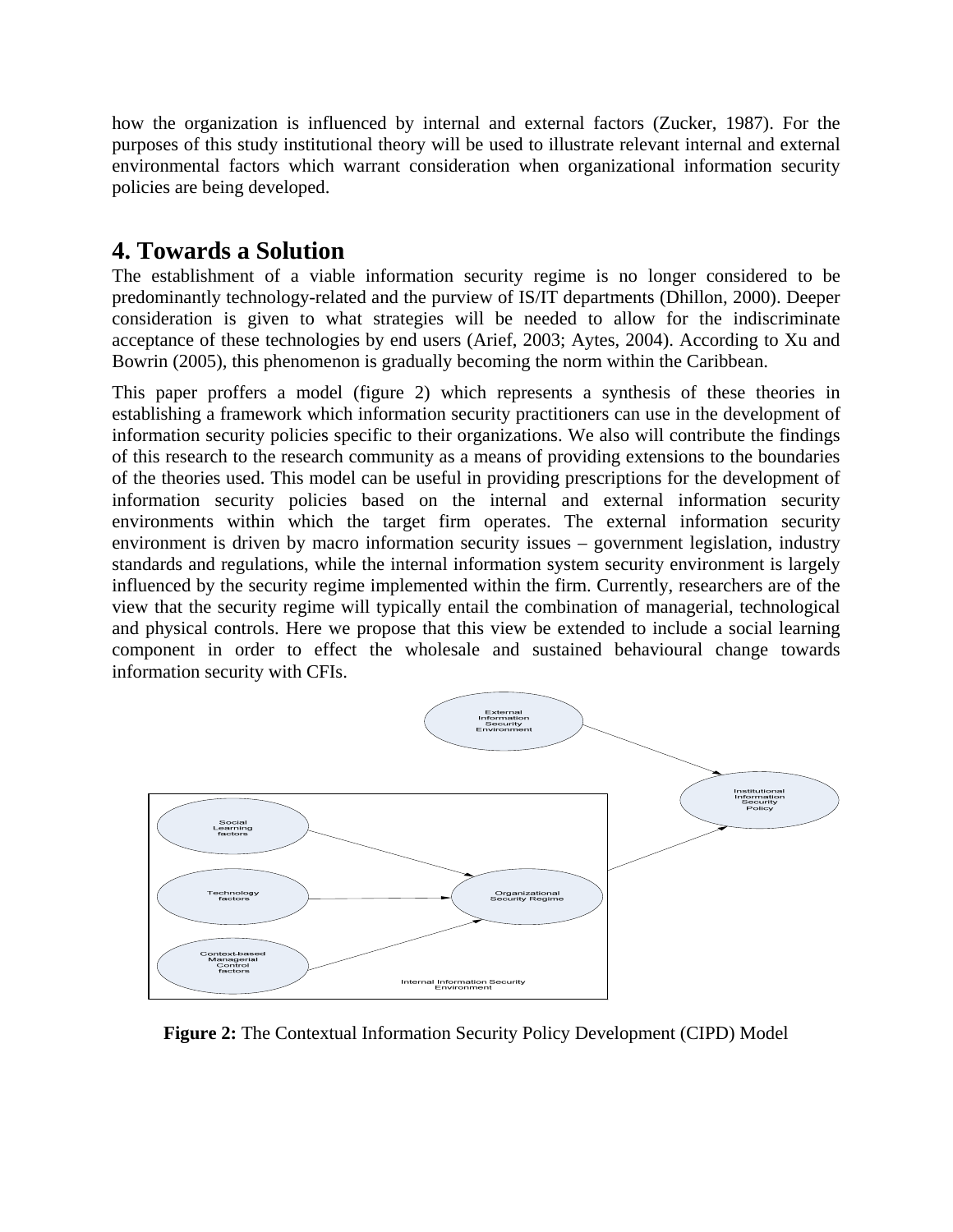There exists a reflective relationship between context and behaviour (Scott, 2001). As a result, the process of developing information security policies using this model begins with an assessment of the situational factors relevant to the organization. These situational factors stem from social learning and managerial control factors.

Initially, we will engage in a process of seeking to identify the factors which facilitate learning in the organizational context for firms in ESC countries. Similarly, we will then validate what are the factors that positively affect the other situational factors (technology, managerial controls) within the targeted firm. In so doing we will derive the organizational security regime variables relevant to that firm. At the secondary level, we will then seek to elucidate what are the internal and external information security factors which influence the institutionalization of information security policies.

Though the CISPD model provides a comprehensive framework for the development of a contextually aware information security policy, we recognize that is need for further refinement of the theoretic base of the model in order to reduce the number of variables by identifying a set of critical factors. Kim and Mueller (1978a) recommended the use of exploratory factor analysis (EFA) only in cases where there exists a minimum of three (3) input variables. Also, EFA would provide a means for us to gain a better understanding of the underlying structure of the relationship between the variables implied by each theory used.

Our proposed model suggests the existence of a number of causal relationships. The next stage of this research will be to test the validity of the model by first examining the set of propositions presented in table 1.

### **5. Conclusion**

The current approaches to information security within firms in ESC countries are not as mature as those in developed countries (Xu and Bowrin, 2005). However, the pressures of globalization on the competitiveness of regional firms will serve as a catalyst for motivating an awakening to the importance of information security and its role in achieving competitive advantage. Information security policies are typically designed to secure information systems and their outputs. However, these systems or outputs are ultimately used by people (Aytes, 2004). Acceptance of this fact implies the need for social and psychological controls to be central to the development of information security policy. Due to the issues influenced by culture and knowhow as well as the trust and risk climates that exist in the application domain, these controls need to be very specific.

We have therefore contributed the proposed model, which synthesizes several relevant theories in an attempt to explicate relevant socio-technical relationships that bear on an effective information security regime for the ESC. Eventually we hope to test the validity of the model and to use it ourselves, and to offer it to the research community for refinement, to advance research in this area in order to provide information security practitioners within CFIs with rich insights that are tailored to the idiosyncrasies of their internal and external operating environments, which in turn will help them to create contextually conscious information security policies.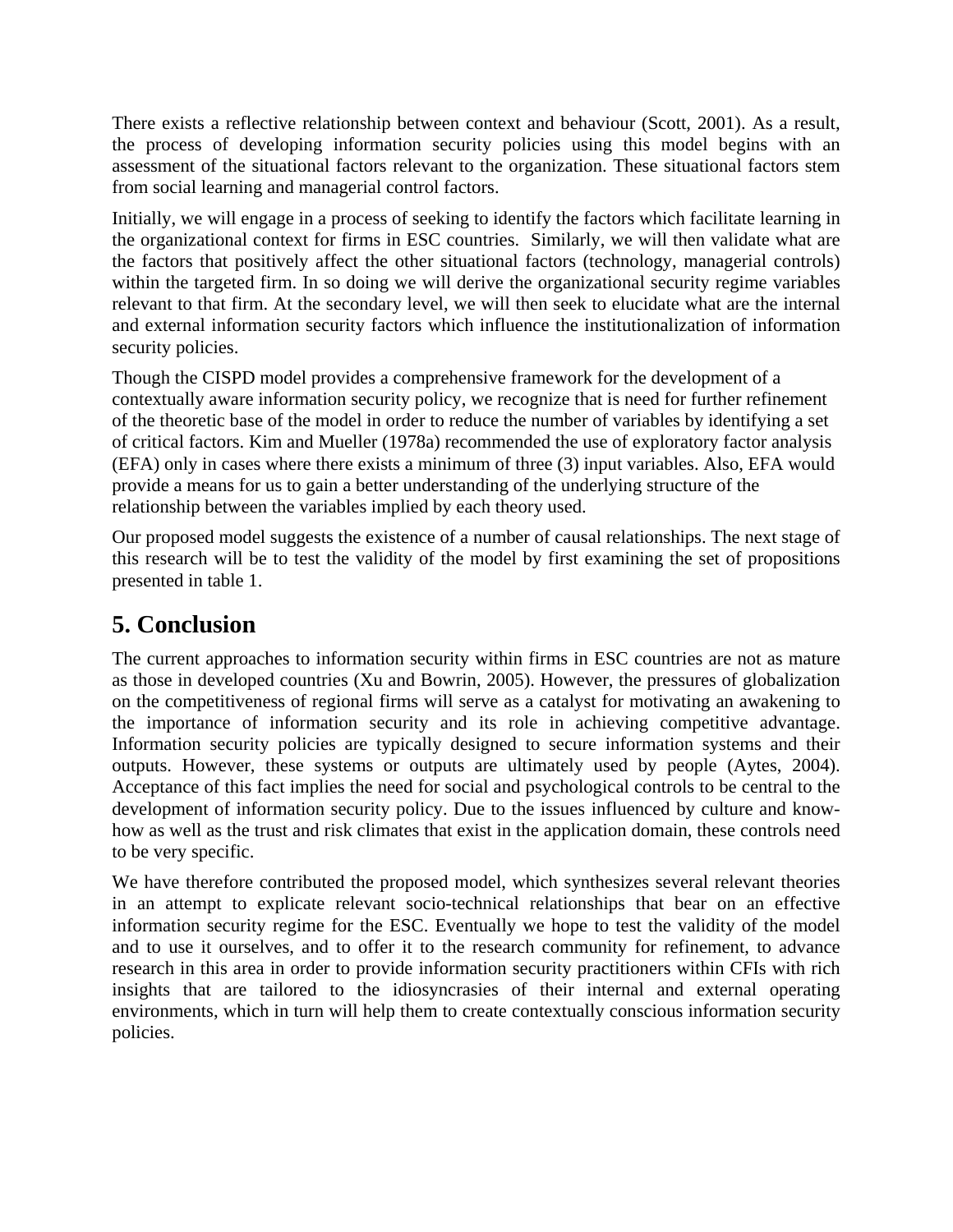| <b>Construct</b>                                                     | <b>Purpose</b>                                                                                                                                                                                         | Guiding<br><b>Theory</b>                                                                                    | <b>Propositions</b>                                                                                                                                                                                                      |
|----------------------------------------------------------------------|--------------------------------------------------------------------------------------------------------------------------------------------------------------------------------------------------------|-------------------------------------------------------------------------------------------------------------|--------------------------------------------------------------------------------------------------------------------------------------------------------------------------------------------------------------------------|
| <b>Social Learning</b><br><b>Factors</b>                             | To investigate the factors<br>which influence social<br>learning (behavioural,<br>cognitive, humanistic and<br>situational) within an<br>organizational setting on the<br>information security regime. | Social Learning<br>Theory                                                                                   | Pla: Appropriate information<br>security behaviours/attitudes can be<br>learnt through social interactions.<br>P1b: The organizational attitudes<br>towards security can influence the<br>success of the security regime |
| <b>Technology</b><br><b>Factors</b>                                  | To measure the influence of<br>factors related to type of<br>technology utilized to<br>enforce the organizational<br>security regime.                                                                  | Atheoretical                                                                                                | P2: End user acceptance of<br>technology-based controls is<br>necessary in order to have an<br>effective organizational security<br>regime.                                                                              |
| <b>Context-based</b><br>Managerial<br><b>Control Factors</b>         | To measure the influence of<br>the situational managerial<br>control factors on the<br>organizational security<br>regime.                                                                              | Managerial<br>Control<br>Theory;<br>Deterrence<br>Theory;<br>Agency Theory                                  | P3: Security content must have<br>clearly communicated sanctions and<br>enforceable punishments for deviant<br>behaviour in order to be effective.                                                                       |
| Organizational<br><b>Security Regime</b>                             | To measure the<br>effectiveness of the<br>organization internal<br>information security posture                                                                                                        | Managerial<br>Control<br>Theory;<br>Deterrence<br>Theory;<br>Agency<br>Theory; Social<br>Learning<br>Theory | P4: An effective organizational<br>information security regime must be<br>based upon appropriate technology<br>supported by social learning and<br>proper managerial controls.                                           |
| <b>External</b><br><b>Information</b><br>security<br>Environment     | To measure the influence of<br>the macro information<br>security factors on the<br>development of effective<br>institutional information<br>security policy.                                           | Institutional<br>Theory                                                                                     | P5a: For security content to be<br>effective it must become<br>institutionalized.                                                                                                                                        |
| <b>Institutional</b><br><b>Information</b><br><b>Security Policy</b> | To measure the<br>effectiveness of the policies<br>developed using this<br>framework.                                                                                                                  | Institutional<br>Theory                                                                                     | P5b: Organizational Information<br>Security Content is influenced by<br>both the internal and external<br>information security environments.                                                                             |

**Table 1:** The Contextual Information Security Policy Development (CISPD) Model propositions

### *References*

Acharya, A. (2001). *Constructing a Security Community in Southeast Asia*. New York: Routledge.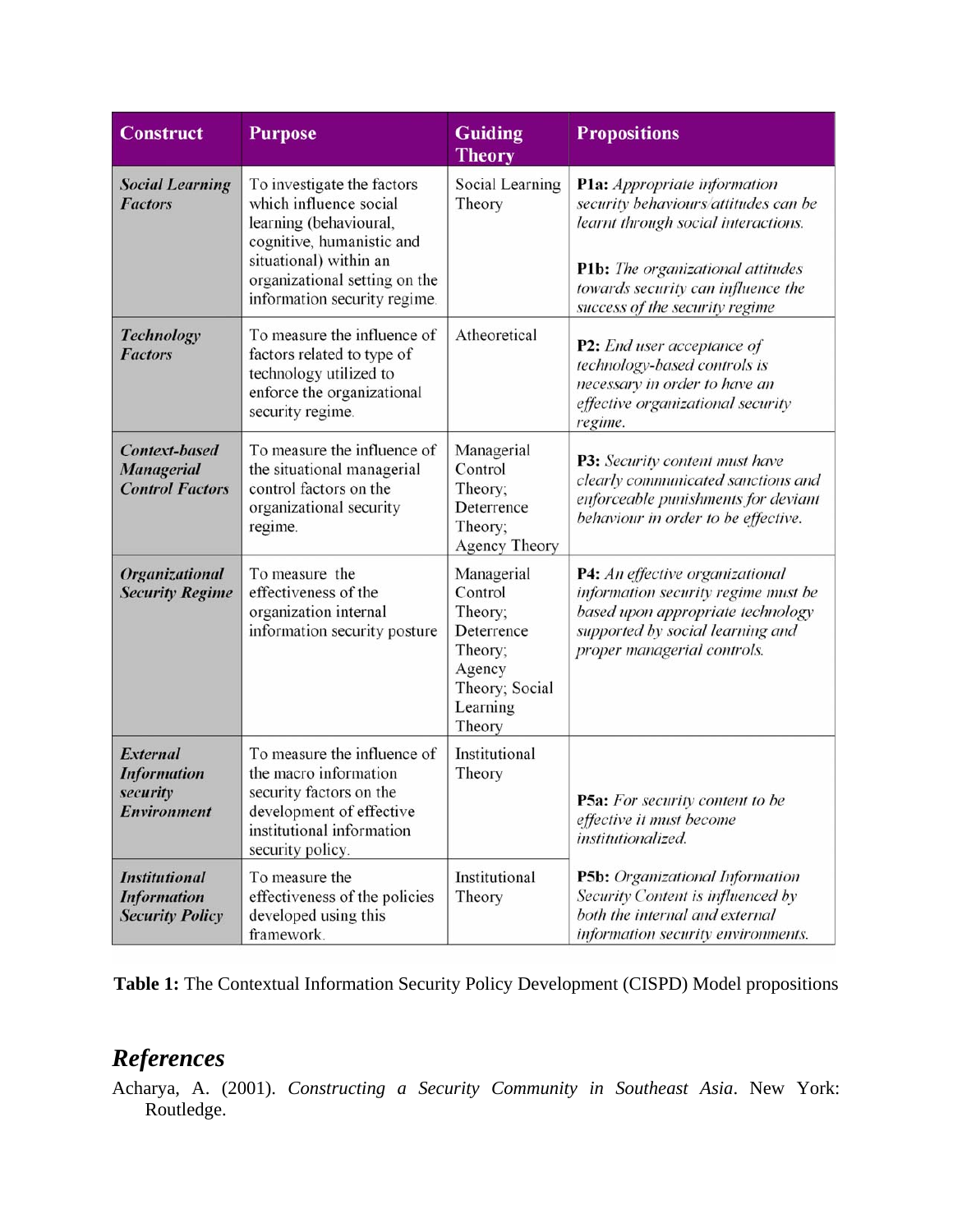- Adams, A., and Sasse, M. A. (1999). Users are not the Enemy. *Communications of the ACM, vol. 42*(No 12), 41- 46.
- Adams, M. B. (1994). Agency Theory And Managerial Audit. *Managerial Audit Journal, 9*(8), 8 -12
- Arief, B. andBesnard, D. (2003). Technical and human issues in computer based systems security. . *CS-TR-790*.
- Aytes, K., and Connolly, T. (2004). Computer Security and Risky Computing Practices:A Rational Choice Perspective. *Journal of Organizational and End User Computing, 16*(3), 22-40.
- Ajzen, I. (1991). The theory of planned behavior. Organizational Behavior and Human Decision Processes, 50(2), 179-211.
- Baskerville, R. (1988), Designing Information Systems Security, John Wiley Information Systems, John Wiley & Sons, NJ.
- Baskerville, R., and Siponen, M. . (2002). An Information security meta policy for Emergent organizations. . *Logistics Information Management, 15*(5/6), 337-346.
- Basu, V.,and Lederer, A.L. (2004). An Agency Theory Model of ERP Implementation. *SIGMIS-ACM*, 8-13
- Björck, F. (2004). Institutional theory: A new perspective for research into IS/IT security in organisations. *Proceedings of the 37th Hawaii International Conference on System Sciences - 2004*.
- Chang, L., and Arnett, K. P. (2000). Exploring the factors associated with Web site success in the context of electronic commerce. *Information & Management, 38*, 23-33.
- CARICOM (n.d.). The CARICOM Secretariat. Retrieved July 31, 2007
- http://www.caricom.org/jsp/single\_market/single\_market\_index.jsp?menu=csme
- CIA (n.d.). The World Fact Book . Retrieved July 31, 2007 from https://www.cia.gov/library/publications/the-world-factbook/geos/jm.html#Econ
- Corbin, J. (n.d.). E-Commerce: Issues and Challenges. Retrieved March 13, 2007 from
- http://unpan1.un.org/intradoc/groups/public/documents/CARICAD/UNPAN006943.pdf
- Das, T. K., and Teng, B. (2001). Trust, Control, and Risk in Strategic Alliances: An Integrative Framwork. *Organizational Studies, 22*(2), 251-283.
- Davis, F. D. (1989). Perceived usefulness, perceived ease of use, and user acceptance of information technology. MIS Quarterly, 13(3), 319-339.
- De-Silva, M. S. P., D.J.; Sandford, P.; Sandford, J.M. (2007). Automated Detection of Emerging Network Security Threats. *Sixth International Conference on Networking, 2007. ICN '07.*, 98-98.
- Dewan, R., and Seidmann, A. (2001). Current Issues in E-Banking. *Communications of the ACM, 44*(6), 31-32.
- Dhillon, G. andBackhouse, J. (2000). Information System Security Management in the New Millennium. *Communications of the ACM, 43*(7), 125-128
- DiMaggio, P. J., and Powell, W. W. (1983). The iron cage revisited: Institutional isomorphism and collective rationality in organizational fields. American Sociological Review 48: 147- 160.
- Duane, A. and Finnegan, P. (2000). *Managing Intranet technology in an organizational context:toward a "stages of growth" model for balancing empowerment and control Paper* presented at the International Conference on Information Systems, Brisbane,Queensland, Australia.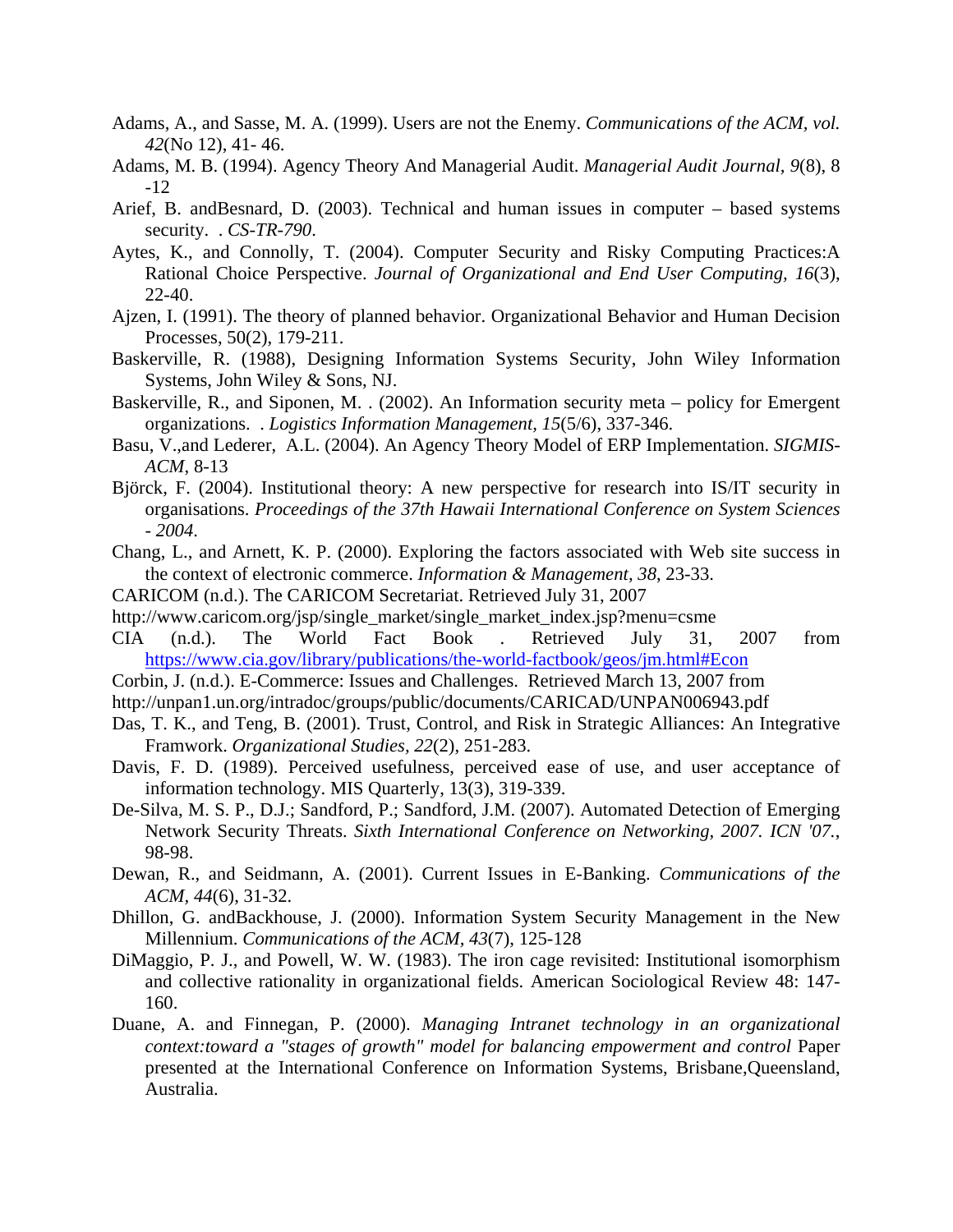- Eisenhardt, K. (1989). Agency Theory: An Assessment and Review. *Academy of Management Review, 14*(1), 57-74.
- Eloff, J. (2003). Information security management a new paradigm. *Proceedings of SAIGSIT*  130 - 136.
- Fusilier, M. and Durlabhji, S. (2005). An exploration of student internet use in India the technology acceptance model and the theory of planned behaviour. *Campus-Wide Information Systems, 22*(4), 233-246.
- Francoeur, J., and Rothke, B. . (2004). It's time for e-goverance. *EWeek*, 43.
- Giddens, A. (1979). Central Problems in Social Theory: Action, Structure and Contradiction in Social Analysis, University of California Press, Berkeley, CA.
- Gonzales, J. J., and Sawicka, A. (2002). A Framework for Human Factors in Information Security. *Proceedings of the WSEAS International Conference on Information Security*.
- Hagyavati, B., and Hicks, G. . (2003). A Basic security plan for a generic organization. *The Consortium for Computing Sciences in Colleges*, 248-256.
- Hamil, J., Todd, D., Richard, F., and Kloeber, J. M. .(2004). Evaluating information assurance strategies, Decision Support Systems, Vol 39, pp. 463 – 484.
- Hewitt, C. (1986). Offices are open Systems. *ACM Transactions on Information Systems, 4*(3), 271-287.
- Hilbert, M., and Katz, J. (2003). *Building an Information Society: a Latin American and Caribbean Perspective*: United Nations.
- Kim, J., and Mueller, C. W. (1978a). Introduction to factor analysis: What it is and how to do it. Thousand Oaks, CA: Sage Publications, Quantitative Applications in the Social Sciences Series, No. 13.
- Liao, Z., and Cheung, M. T. (2003). Challenges to Internet E-Banking. *Communications of the ACM, 46*(12), 248-250.
- Mahaney, R. C., and Lederer, A. L. (2003). *AN AGENCY THEORY ANALYSIS OF INFORMATION TECHNOLOGY PROJECT SUCCESS.* Paper presented at the Ninth Americas Confrenece on Information Systems, Tampa, Florida.
- Merriam, S. and Caffarella (1991, 1998) *Learning in Adulthood. A comprehensive guide*, San Francisco: Jossey-Bass. 528 pages.
- Rasmusson, L. andJansson, S. (1996). Simulated Social Control for Secure Internet Commerce. *Proceedings of the 1996 workshop on New security paradigms NSPW '96*.
- Sambamurthy, V., Zmud, Robert (1999). Arrangements for information technology governance: a theory of multiple contingencies. MIS Quarterly,  $23$  (2),  $261 - 290$
- Scott, W. R. (2001). *Institutions and Organisations* (second ed.). Thousand Oaks, California: Sage Publications.
- Simons, R. (1995). *Levers of Control*. Boston: Harvard Business School Press.
- Siponen, M. T. (2000). A conceptual foundation for organizational information security awareness. *Information Management & Computer Security, 8*(1), 31-41.
- Siponen, M. T. (2006). Information Security Standards focus on the Existence of Process, Not its Content. *Communications of the ACM, 49*(8), 97-100.
- Siponen, M. T., and Oinas-Kukkonen, H. (2007). A Review of Information Security Issues and Respective Research Contributions. *ACM SIGMIS Database, 38*(1), 60-80.
- Smith, M. K. (1999). Learning Theory. *The Encyclopedia of Informal Education, www.infed.org/biblio/b-learn.htm*.